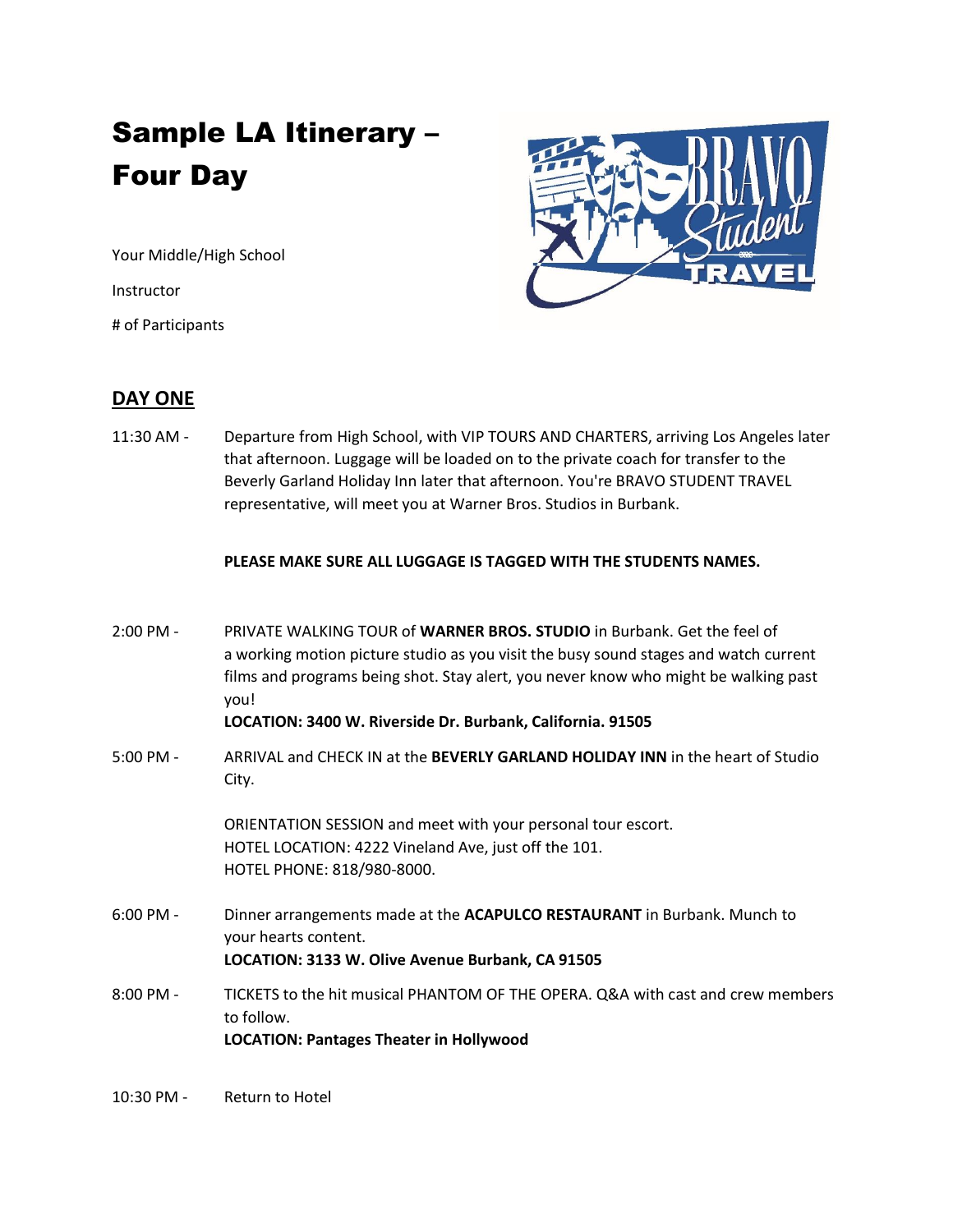# **DAY TWO**

- 8:30 AM Bus leaves for workshop.
- 9:00 AM **IMPROVISATIONAL WORKSHOP** with COMEDYSPORTZ LA. This workshop will consist of performance techniques and guidelines used in comedy improv as well as assist you with many valuable commercial audition skills. **LOCATION: 733 Seward Street in Hollywood.**
- 11:00 AM Time to check out **HOLLYWOOD BLVD**. and all it's famous sites. The world famous CHINESE THEATRE with all the stars footprints in its forecourt, The Hollywood Walk of Fame and the HOLLYWOOD HIGHLAND COMPLEX with the Academy Awards Theatre. **LUNCH ON YOUR OWN**.
- 12:30 PM Time to stock up on scripts and theatre source materials at the world's largest theatre bookstore, **SAMUEL FRENCH**. **LOCATION: 7623 Sunset Blvd. between Gardner and Fairfax Ave.**
- 1:00 PM LEAVE for the beautiful **J. PAUL GETTY MUSEUM**, housing one of our country's most exclusive art collections. This museum is currently the largest private museum in the country.
- 4:00 PM **MOVEMENT WORKSHOP**, with veteran director/choreographer Corky Dominguez. This workshop will consist of acting exercises dealing with creating ensemble through listening and trust games. The movement and rhythm is always generated through the characters motivation. A must for all serious acting students. **AT HOTEL**
- 6:30 PM **DINNER** arrangements made for group at **MICELI'S**, complete with Broadway Show singing waiters and Opera Divas. Preset Menu. **LOCATION: 3655 Cahuenga Bl W**
- 8:00 PM **TICKETS** to **COMEDYSPORTZ** at they're theatre in Hollywood. LOCATION: 733 Seward Street in Hollywood
- 10:00 PM RETURN to Hotel.

## **DAY THREE**

9:00 AM - **COMBAT WORKSHOP** with film and stage fight choreographer Marc Leclerc. The workshop will begin with warm up exercises, and then proceed to working with weapons and creating realistic stage fights. **LOCATION: AT HOTEL**